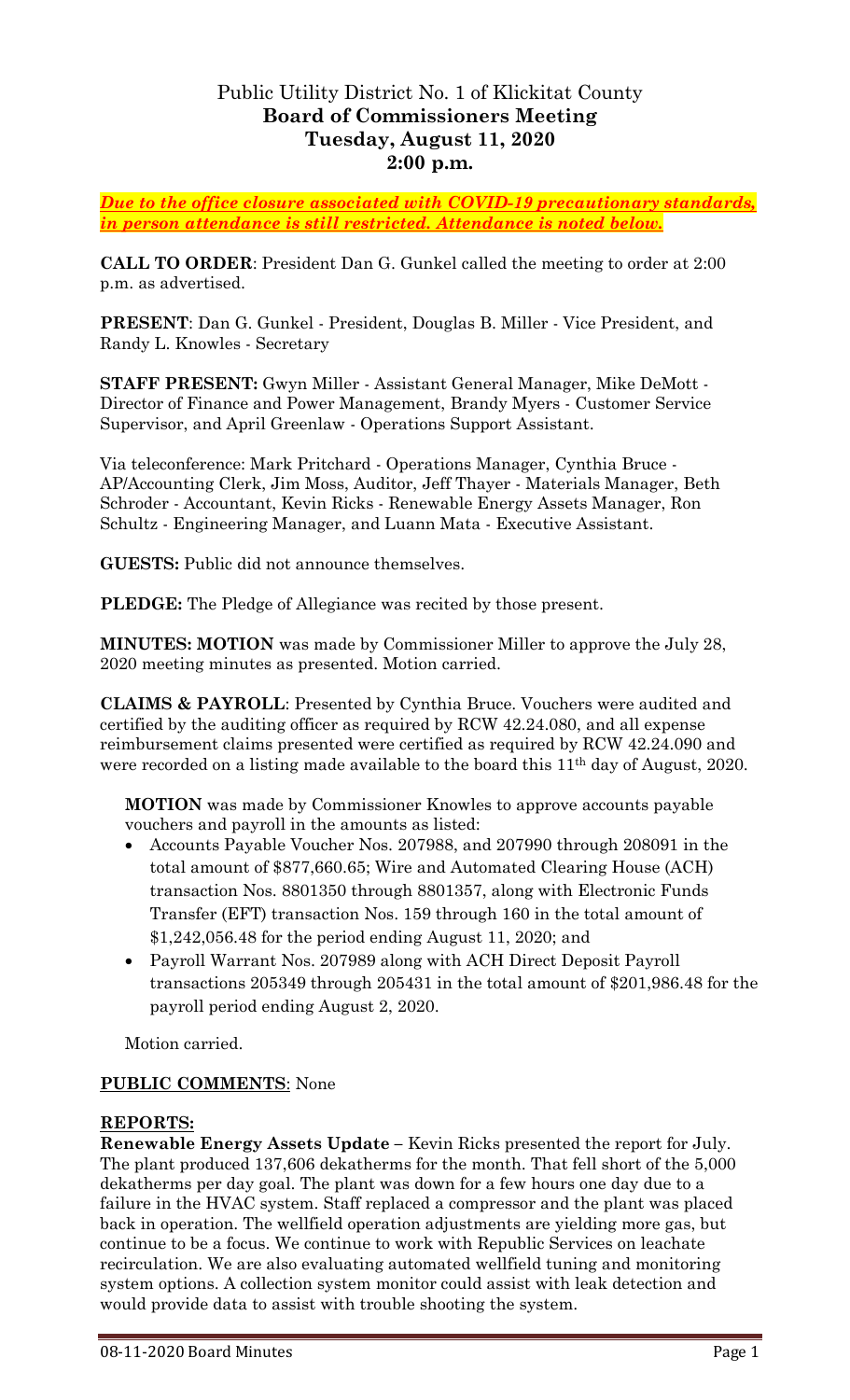Kevin also discussed his request to authorize direct negotiations for the NRU, since no bids were received. He also discussed the Call for Bid for the fall project construction.

The Instrument Tech position has been awarded to Daniel Bartholomew. Daniel came to us from Clark PUD's River Road project. He brings knowledge of Allen Bradley control systems and will be a great addition to the RNG team.

**Power and Finance Update –** Mike DeMott discussed July's executed hedges for 2022. The hedged pricing looks to beat our current budget estimates. Coal and retired generation appear to be the drivers to forward prices now. His discussion focused on the use of RNG funds. Mike asked the commissioners for feedback. Our Debt Service Coverage demonstrates our ability to pay obligated debt. So once RNG debt is paid in 2023, our DSC will likely rise above the 1.5 per policy. How we allocate funds that were used to pay RNG debt will be a focus. The board was in agreement to have a plan but don't make any adjustments until the funds are in the bank. The idea is to create a plan that is simple; focus on debt repayment but keep a reasonable level of debt for major build-outs of capital projects.

**COMMISSIONER DAN GUNKEL -** Commissioner Gunkel asked staff to work with Washington Public Utility District Association on a utility approach to addressing the increasing customer debt due to state proclamations.

**COMMISSIONER DOUGLAS MILLER -** Commissioner Miller did not have a report.

**COMMISSIONER RANDY KNOWLES** - Commissioner Knowles did not have a report.

# **ASSISTANT GENERAL MANAGER -** Gwyn Miller presented the current operational update.

- Customer Service Update Brandy Myers discussed the current number of accounts in a bad debt status. The state proclamations have created impacts due to the continuation of the disconnect moratorium. Staff has been active in reaching out to customers to encourage payment arrangements and have been very successful. Even with the extra effort, the likelihood of uncollectable revenue continues to grow. With the proclamation extending to October 15, it will put an even larger strain on customers who are already behind. Our path forward will be to continue to reach out to our customers - residential and non-residential - to negotiate repayment plans. On another note, with the office closure we have seen an increase in SmartHub users and made progress with our auto pay program. Brandy also mentioned that we have found three power theft cases in the past month. They have been reported to law enforcement.
- Senior discounts Brandy discussed the senior discount program. She asked the board to consider increasing the income requirement to the 2020 poverty level as well as considering a two-person household income. This will increase qualified income by 10%. We have not hit our goal in the past few years, so we hope this will allow additional seniors to benefit from the program. If approved, this change would be effective on December 2020 billings. Board action was deferred until Agenda Item C.
- Current COVID-19 Update There are currently 16 active cases within the county. To date there have been 140 positive cases reported within the county. The peak really was in April. Gwyn discussed the state impacts and explained the staff approach to meeting the distancing requirements.
- FOIA Gwyn also discussed our process for responding to FOIA requests and discussed the types of requests that we typically receive.
- Strategic Planning Session Our strategic planning session will be held on August 27 in the main meeting room. The board and some staff will be present for this meeting; others will attend by phone.
- Operation WarmHeart Fundraiser Our staff has been participating in an internal auction. Donations normally used for the employee safety banquet and our annual meeting are being auctioned to raise money for Operation WarmHeart.